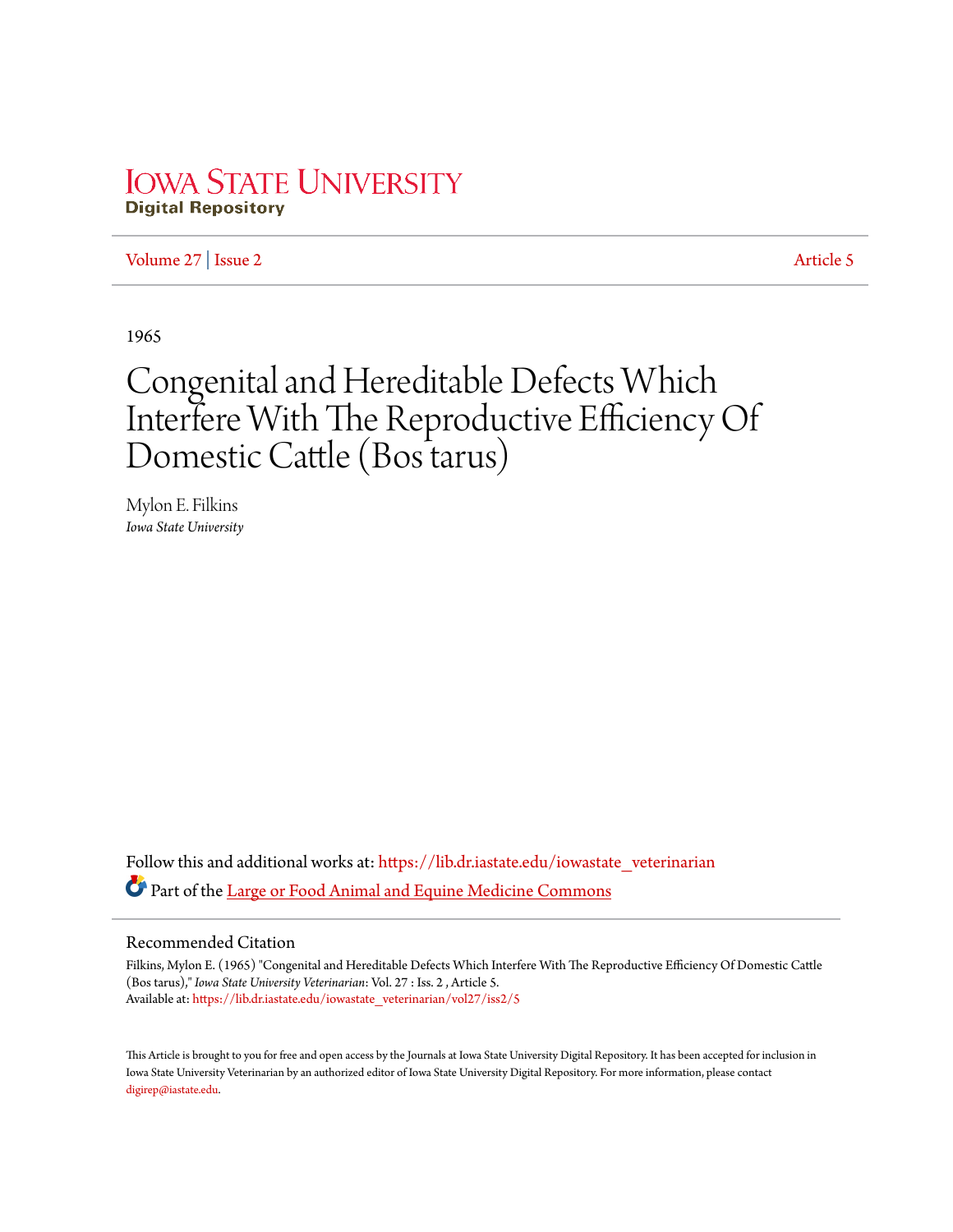# **Congenital and Hereditable Defects Which Interfere With The Reproductive Efficiency Of Domestic Cattle** *(Bos tarus)*

by

Mylon E. Filkins\*

#### *INTRODUCTION*

The terminology concerning defects or abnormalities in cattle can render confusion if there is not a distinction between the adjectives congenital and hereditable. The word congenital is derived from the Latin words *con* and *genitalis. Con* means with or together and *genitalis* means to beget or reproduction. Thus the word congenital describes those conditions which are present at birth as a result of the developmental process. Heredity is dervied from the Latin word *hereditas* or heirship. Thus hereditable indicates those conditions in the young which are present as a result of parental genotypes. Most, but not all inherited developmental defects are apparent at birth and therefore can be said to be congenital. *However, not aU con-* *genital defects can be accurately termed hereditable.* 

The following discussion of congenital and hereditable defects in cattle is confined to those which interfere with the propagation of the species *Bos taurus.*  There are three listings; hereditable defects, congenital defects, and defects of questionable hereditable nature. Those defects which have some evidence, though not definite, of being hereditable are included in the listing, questionable hereditable characteristics. The mode of expression in many hereditable conditions is not definitely known. Incomplete penetrance and environmental-genetic interaction preclude the definite categorization of many defects as being solely hereditable.

It is hoped that by bringing attention to the developmental conditions which interefere with reproduction that the veterinarian and livestock owner may be more fully informed of an important aspect of livestock disease.

<sup>•</sup> Senior Veterinary Student and a Morris Animal Foundation Fellow in the Department of Physiology &: Pharmacology, College of Veterinary Medicine, Iowa State University, Ames, Iowa.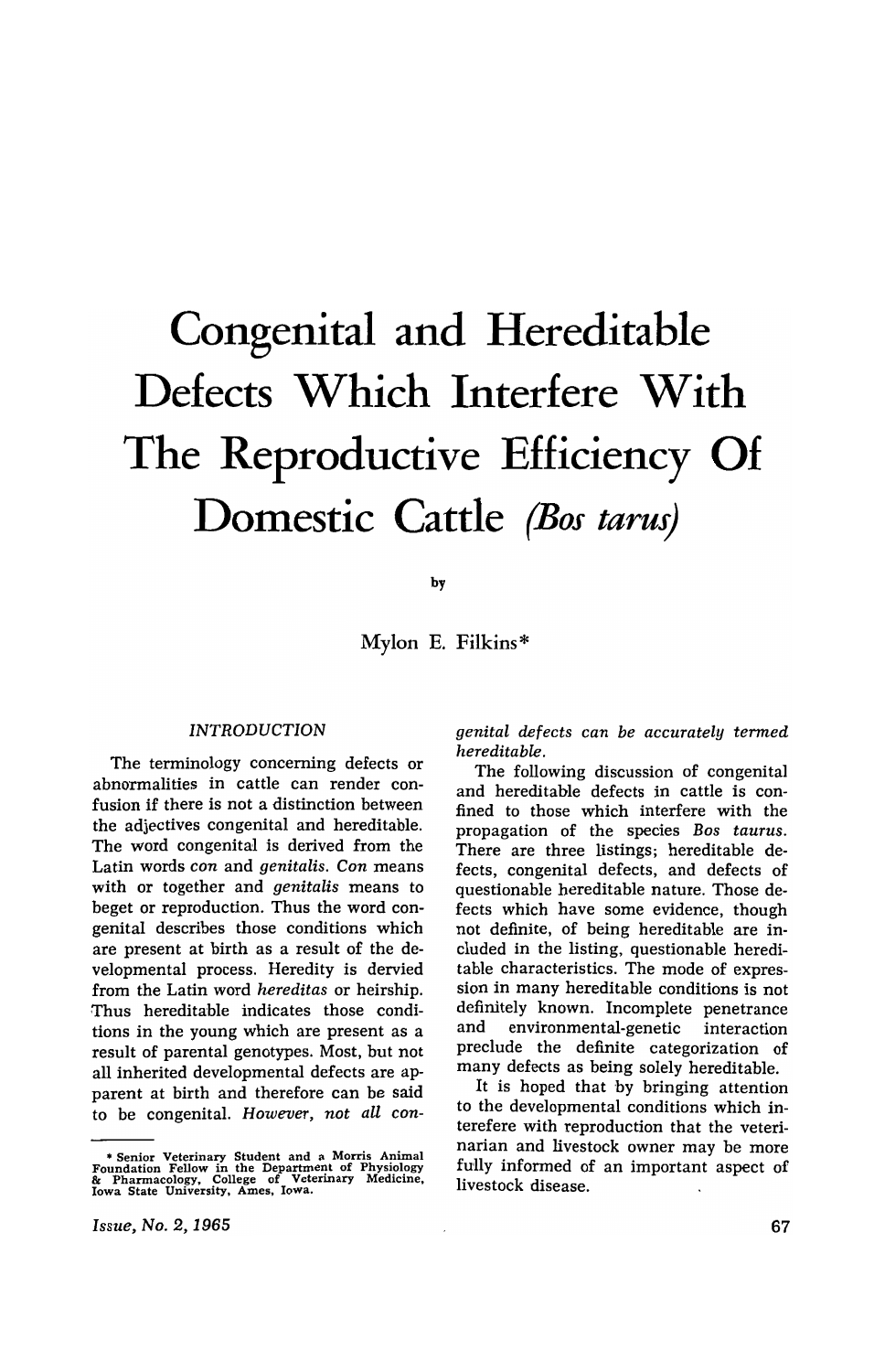|                                                      | HEREDH ADEE CONDITIONS                                                                                                                                                                                                                                                                                        |
|------------------------------------------------------|---------------------------------------------------------------------------------------------------------------------------------------------------------------------------------------------------------------------------------------------------------------------------------------------------------------|
| Achrondroplasia:<br>(17, 20, 25, 36, 39, 52, 61, 67) | "Bulldog" "Dwarf"<br>Three types: brachycephalic, dolichocephalic & com-<br>pressed; Simple autosomal recessive; Short legs, short,<br>broad concave face, chondrodystrophy; All beef<br>breeds, most dairy breeds; May be combined with<br>albinism in Herefords; Usually lethal; May be hydro-<br>cephalic. |
| Missing phalanges:                                   | "Creeper calves"                                                                                                                                                                                                                                                                                              |
| (16, 61)                                             | Absence of first two phalanges.                                                                                                                                                                                                                                                                               |
| Acroteriasis congenita:<br>(13, 32, 61)              | "Amputated limbs" Hemimelia or Amelia. Forelegs<br>terminate at elbow and hind legs at hock joint; Hol-<br>steins and Swedish cattle; Lethal.                                                                                                                                                                 |
| Epitheliogenesis imperfecta neo-                     | "Skinless' Simple autosomal recessive; Raw areas de-                                                                                                                                                                                                                                                          |
| natorum:                                             | void of skin mostly on limbs; Most dairy breeds; Usu-                                                                                                                                                                                                                                                         |
| (3, 61, 67)                                          | ally lethal.                                                                                                                                                                                                                                                                                                  |
| Hypotrichosis congenita:<br>(7, 45, 61, 67)          | "Hairless" Simple autosomal recessive.<br>Types:<br>1. lethal hairless.<br>2. semi-hairlessness.<br>3. hypotrichosis with anadontia.<br>4. viable hypotrichosis.<br>5. hypotrichosis with missing incisors.<br>6. streaked hairlessness, may be dominant.<br>Most dairy breeds.                               |
| Impacted molars:                                     | "Parrot mouth"                                                                                                                                                                                                                                                                                                |
| (61, 67)                                             | Milking Shorthorns. Lethal.                                                                                                                                                                                                                                                                                   |
| Achondroplastic micromelia:                          | Russian cattle; Imperfections of lower limbs and short-                                                                                                                                                                                                                                                       |
| (67)                                                 | ened legs; Lethal.                                                                                                                                                                                                                                                                                            |
| Atresia ani:                                         | Imperforate anus; Lethal; Holsteins, Angus, Guern-                                                                                                                                                                                                                                                            |
| (61)                                                 | seys, Shorthorns, Ayrshires.                                                                                                                                                                                                                                                                                  |
| Atresia ilei:<br>(57)                                | Norwegian cattle; Lethal.                                                                                                                                                                                                                                                                                     |
| Brachygnathia superior:                              | Short maxilla; Simple autosomal recessive; Jerseys;                                                                                                                                                                                                                                                           |
| (16, 35, 67)                                         | May be lethal.                                                                                                                                                                                                                                                                                                |
| Brachygnathia inferior:                              | Short mandible; Simple autosomal recessive; Short-                                                                                                                                                                                                                                                            |
| (16, 67)                                             | horns; Jerseys, Holstein, Ayrshire.                                                                                                                                                                                                                                                                           |
| Agnathia:<br>(67)                                    | Absence of jaw; Lethal.                                                                                                                                                                                                                                                                                       |
| Sex linked lethal:                                   | Disproportionate sex ratios; Male or female lethal;                                                                                                                                                                                                                                                           |
| (67)                                                 | Holsteins.                                                                                                                                                                                                                                                                                                    |
|                                                      |                                                                                                                                                                                                                                                                                                               |

# *HEREDITABLE CONDITIONS*

*Iowa State University Veterinarian*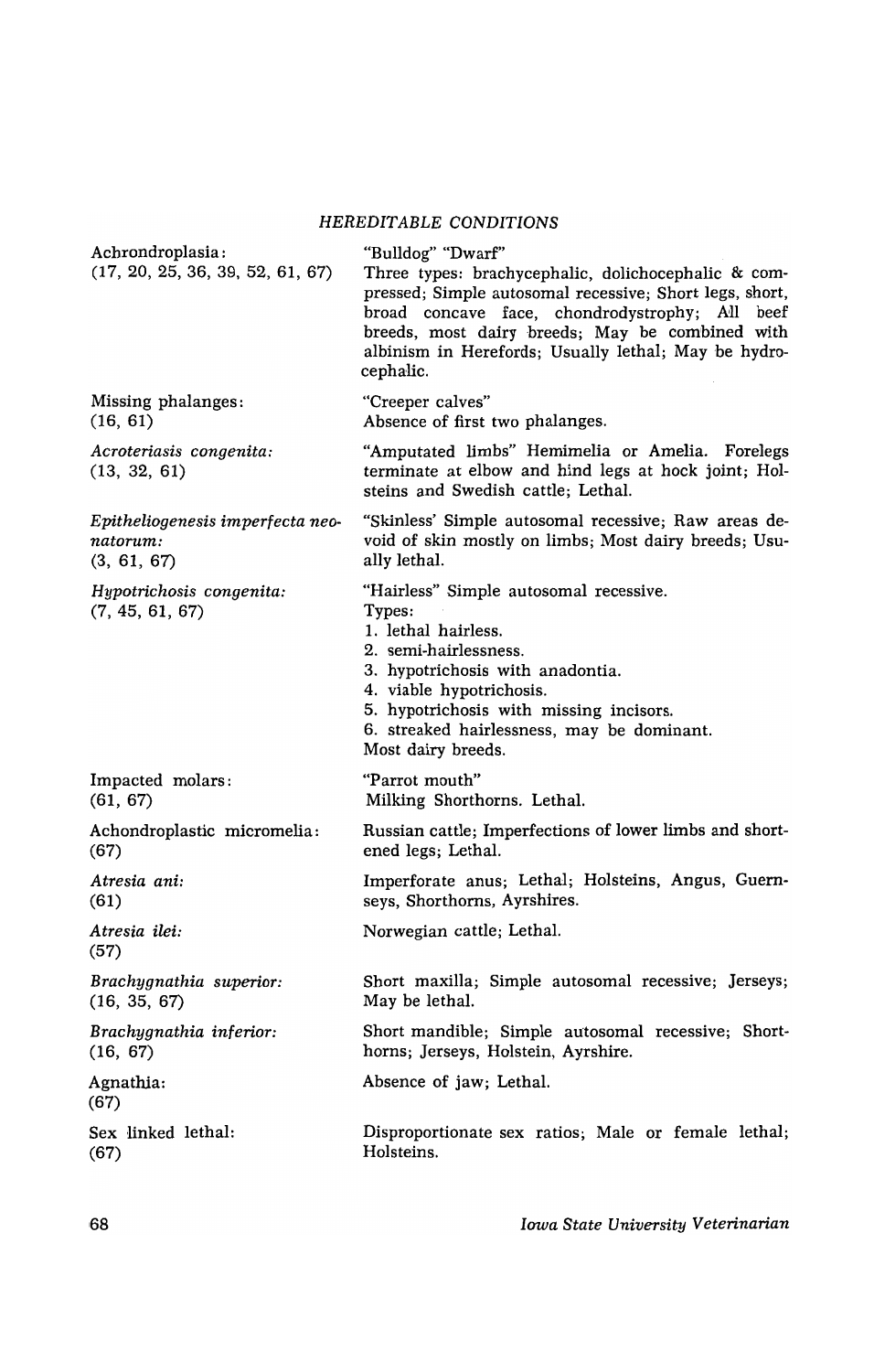Abnormal skull: (61, 67) Hydrocephalus: (4, 9, 14, 20, 55, 61, 67, 68) Mummification: (3, 23, 61, 62, 67) Paralyzed hindquarters: (67) Short spine: (67) Ljutikow's lethal: (67) Fetal anasarca: (3, 16, 61, 67) Epilepsy: (16) Cryptorchidism: (49, 71) Multiple eye defects: (16, 61, 63, 67) Prolonged gestation: (16, 54, 61, 67) Cerebellar defects: (16, 46, 61, 67) Types: 1. Failure of fusion of frontal and parietal bones. Cerebral hernia in Holsteins. 2. Nasal openings fused. Lethal. Simple autosomal recessive. Types: 1. Malformation of cranium-dome shaped skull. 2. Blockage of ventricular drainage. 3. 'Internal hydrocephalus, normal cranium. 4. Heredoencephalo-opthalmomyopathy. Most beef and dairy breeds. Usually lethal. Haematic or papyraceous mummification; Separation of maternal and fetal placenta with subsequent death and partial resorption of the fetus; Red Danish, Guernsey, Jersey, Holstein. Red Danish cattle. Fusion of ribs and vertebra; Lethal; Norwegian cattle. Stillborn calves with no recorded abnormalities. Subcutaneous edema and anasarca; Ayrshires. Brown Swiss; Attacks in calves disappear when mature. Usually only left testicle. Opaque lens, narrow iris, displaced lens in Jerseys; Cataracts and opacity of lens-Holsteins-Brown Swiss; Micro-opthalmia and blindness-Shorthorns (esp. white); Strabismus and exopthalmos-Jerseys and Shorthorns. Types: 1. 310-350 days Holsteins and Ayrshire, autosomal recessive; Usually lethal. 2. Adenohypophysial aplasia. In Guernsey and Jerseys gross deformity of the head; Lethal. Types: 1. Cerebellar hypoplasia. Herefords, Guernseys, Holsteins. 2. Cerebellar ataxia less severe than type 1. Jerseys, Shorthorns and Holsteins.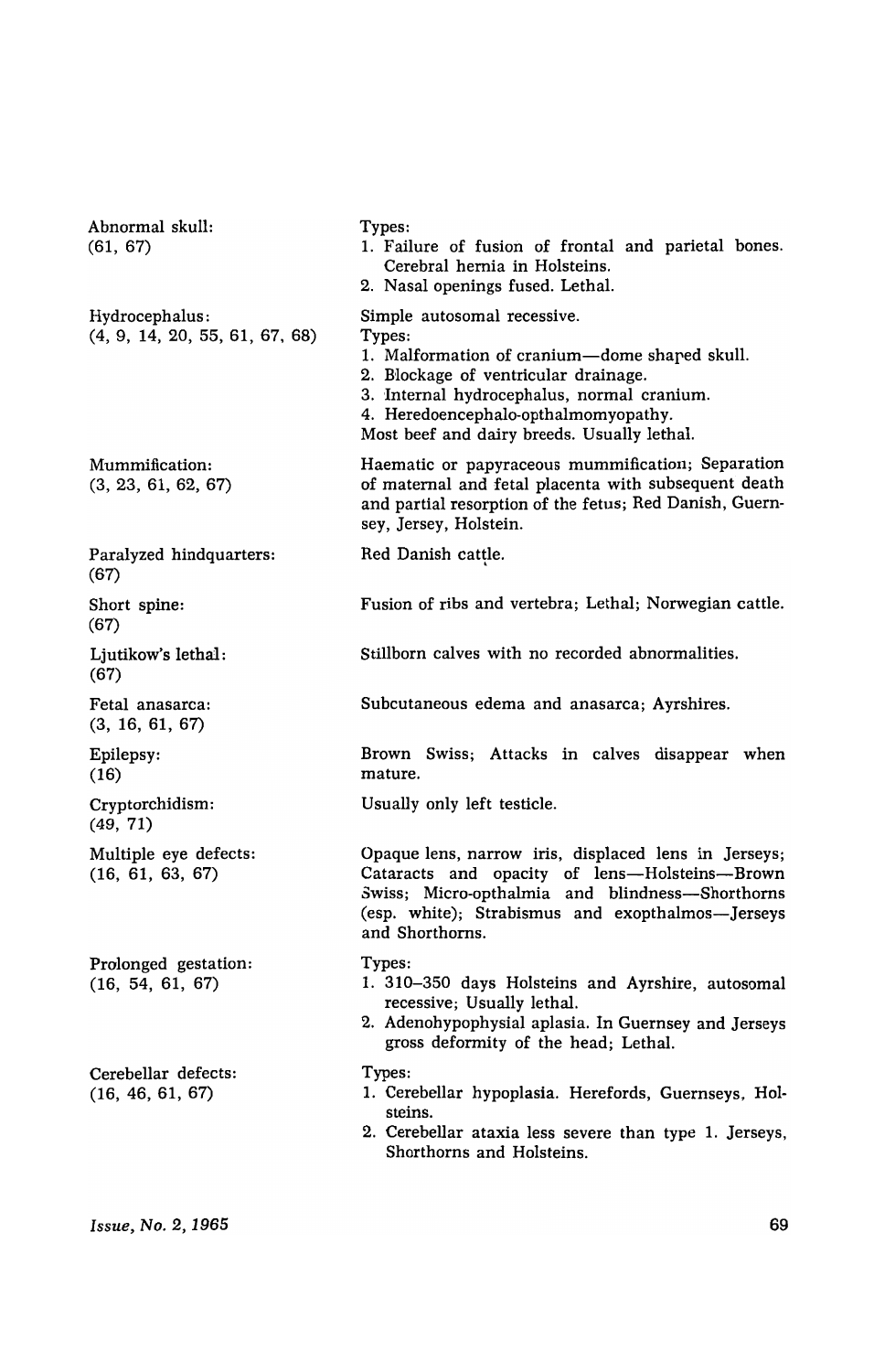Spastic lethal: (34, 44) Spastic paresis (Elso heel): (16, 69) Multiple ankylosis: Muscle contracture: Tendon contracture: (16, 29, 61, 67) "Baldy" calves: (16) Congenital porphyrinuria: (50, 61) Smooth tongue: (61) Sex limited genetic infertility: (37) Segmental aplasia of the Mullerian Duct System: (27, 31, 32, 33a, 61) *Ichthyosis congenita:*  (47, 61) Thyroid dysfunction: (67) Ovarian hypoplasia: (49) Gonadless: (49, 61) Testicular hypoplasia: (49) Seminal defect: (41) Genetic load or genetic incompatibility: (12, 22, 42, 51) Ataxia, incoordination and convulsions; No anatomical abnormality; Jerseys and Herefords. Spastic lameness of the hindlimbs. Holsteins and Angus. May be observed as separate syndromes or together; Limbs folded and head drawn back; Usually lethal; Holsteins, Shorthorns, Jerseys. Alopecia, loss of body condition, horns fail to grow, skin lesions; Holsteins. "Pink tooth" "Osteohaemochromatosis" Holsteins and Shorthorns. Herefords; Simple autosomal recessive. Unable to nurse-sparse epithelium on tongue. Jerseys and Holsteins; Jersey females have normal estral cycles and normal tracts yet are sterile; Holstein males have abnormal. infertile spermatozoa. "White Heifer Disease" Autosomal recessive sex-linked: Associated with white coat color in Shorthorns; Shorthorns, Angus, Holsteins, Jerseys, Guernseys, and Ayrshires. Types: 1. Hymenal constriction; absence of either the cranial part of the vagina, cervix, or the uterine body. *2. Uterus unicornis.*  3. Imperforate hymen: infantile, congenital, small vulva. Excessive keratinization of skin and loss of hair. Holsteins, Brown Swiss and Red Poll. Telemark cattle. shortened head and jaw; Lethal. Recessive autosomal; Swedish Highlanders, Shorthorns. No ovaries, juvenile tracts; Autosomal dominant. Recessive autosomal with incomplete penetrance; Swedish Highland cattle and most beef breeds; Usually unilateral and involves left side. Only 5% intact spermatozoa; Jersey and Holsteins. Expressed in early embryonic death; Inbreeding of zygote and dam; Maternal-fetal incompatibility.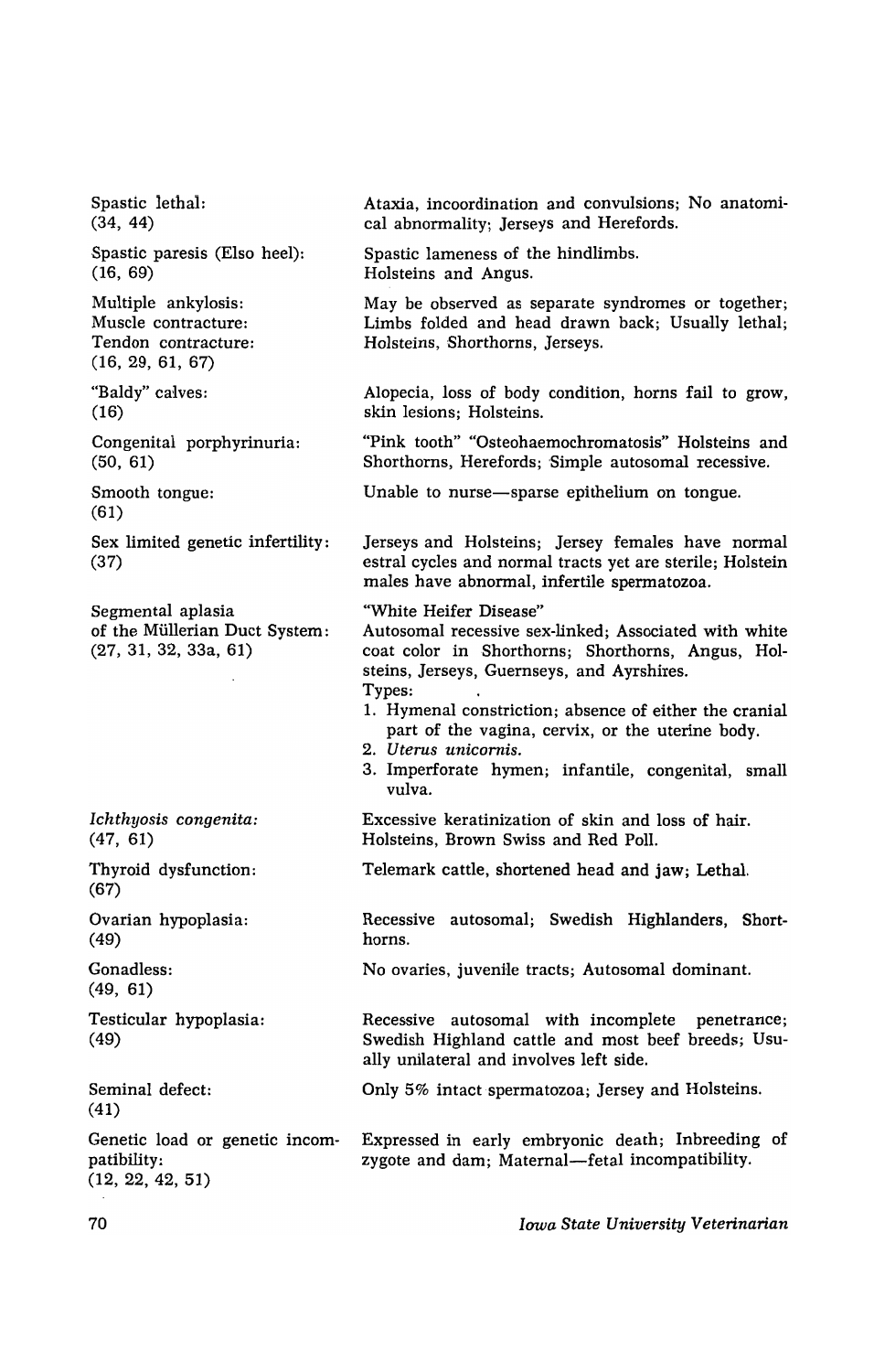# *CONDITIONS WITH QUESTIONABLE HEREDITABLE NATURE*

| Ducts:<br>(61)                                           | Abnormal Wölffian or Gärtner's Remnants of ducts become cystic.                                                                                                                                                                                                                                                     |
|----------------------------------------------------------|---------------------------------------------------------------------------------------------------------------------------------------------------------------------------------------------------------------------------------------------------------------------------------------------------------------------|
| Failure of fusion of Müllerian<br>ducts:<br>(61, 64, 65) | Swedish Highlanders, Shorthorns Guernseys, Here-<br>fords, Holsteins, Brown Swiss.<br>Types:<br>1. Persistent septum in the external os.<br>2. True double external os of the cervix.<br>3. Complete or true double cervix.<br>4. Incomplete or false double cervix.<br>5. Vaginal septum.<br>6. Uterus didelyphys. |
| Hermaphrodites or Intersex:<br>(61)                      |                                                                                                                                                                                                                                                                                                                     |
| Hydranencephaly and Arthro-<br>gryposis:<br>(15)         | Permanent joint contracture and fluid replacement of<br>missing cerebral cortical tissue.                                                                                                                                                                                                                           |
| segmentalis<br>ductus<br>Aplasia<br>Wölffii:<br>(61)     | Congenital absence of the epididymis, ductus deferens<br>or seminal vesicles; Red Danish, Guernseys, Holsteins.                                                                                                                                                                                                     |
| Freemartin:<br>(32, 61)                                  | Sterile heifer born twin to a bull; 90% of bovine<br>females born twin to a bull are sterile; Result of fusion<br>of the placentae.                                                                                                                                                                                 |
| Cardiac anomaly:<br>(8, 20, 44a, 61)                     | Ectopia cordis, subaortic septal defect, ventricular<br>septal defect.                                                                                                                                                                                                                                              |
| Persistent penile frenulum:<br>(18, 19)                  | Shorthorns, Herefords, Angus.                                                                                                                                                                                                                                                                                       |
| Digestive tract anomalies:<br>(48, 56, 58, 66)           | Types:<br>1. Duo-cecum large colon terminates in a rounded<br>blind end.<br>2. Rumenal defects.                                                                                                                                                                                                                     |
| Impotentia coeundi:<br>(3, 49)                           | Inability to protrude penis or short penis; Guernsey,<br>Holstein, Jersey.                                                                                                                                                                                                                                          |
| Curvature or deviation of penis:<br>(18, 28)             | Angus, Hereford.                                                                                                                                                                                                                                                                                                    |
| Preputial prolapse:<br>(3, 18)                           | Angus, Polled Hereford.                                                                                                                                                                                                                                                                                             |
| Hypospadia:<br>(18)                                      | Urethral fistula.                                                                                                                                                                                                                                                                                                   |
| Progressive posterior paralysis:<br>(6, 61)              | "Crampy" "Spastic Syndrome" Holsteins, Guernseys,<br>Ayrshires; Intermittent spastic contractions of back<br>and leg muscles in mature animals.                                                                                                                                                                     |

*Issue, No.2, 1965*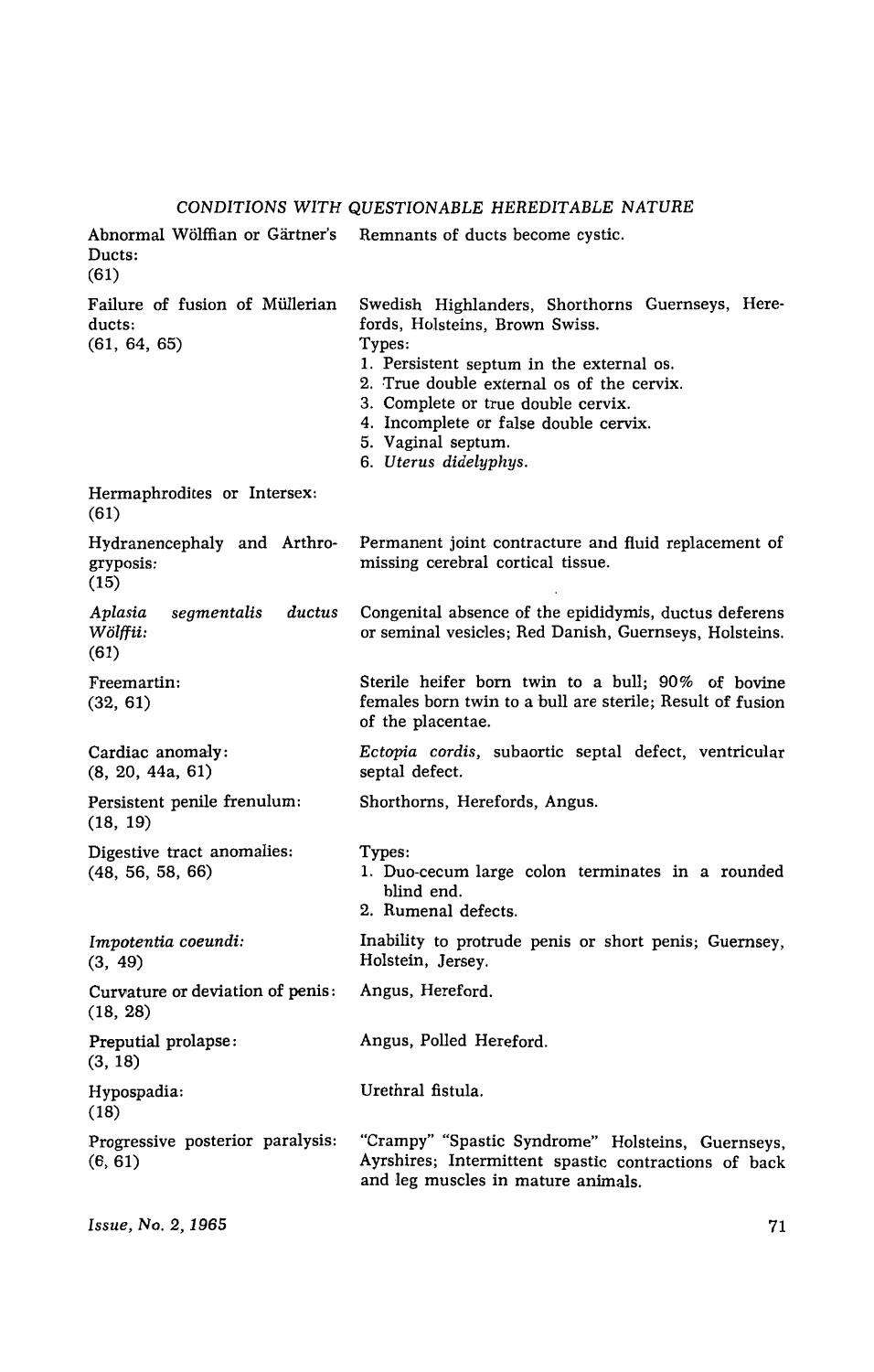| Umbilical, scrotal, inguinal her- Holstein, Hereford.<br>nia:<br>(16, 61) |                                                                                                                                                                 |
|---------------------------------------------------------------------------|-----------------------------------------------------------------------------------------------------------------------------------------------------------------|
| Harelip and cleft palate:<br>(70)                                         | Shorthorns.                                                                                                                                                     |
| Multiple lipomatosis:<br>(1)                                              | Large fat deposits in perineal region.<br>Holsteins.                                                                                                            |
| Hypomyelinogenes congenita:<br>(16, 61, 73)                               | Ataxia, incoordination; Absence of myelin in cerebel-<br>lum and brain stem. Jerseys, Shorthorns, Herefords,<br>Angus-Shorthorns.                               |
| Spondylarthrosis:<br>(5)                                                  | Sacral-lumbar vertebra.<br>Young bulls.                                                                                                                         |
| Bleeding disease:<br>(10)                                                 | Multiple coagulation defect.<br>Holsteins.                                                                                                                      |
| Sacrococcygeal agenesis:<br>(53)                                          | Hereford-Holstein.                                                                                                                                              |
| Adolescent infertility:<br>(32)                                           | Infertile period from first estrus until conception;<br>Period varies with breed.                                                                               |
| Neuronopathy<br>and pseudo-<br>lipidosis:<br>(72)                         | Austrailian Aberdeen-Angus; Appears in growing<br>calves; Incoordination and ataxia.                                                                            |
|                                                                           | TERATOGENIC AGENTS                                                                                                                                              |
| Pre-natal radiation:<br>(26, 59)                                          | Irradiation of 31-32 day fetus in utero causes ab-<br>normal limb development; Irradiation in 5th and 8th<br>month results in reduced spermatogenesis in males. |
| Hypovitaminosis A:<br>(55)                                                | Hydrocephalus.                                                                                                                                                  |
| Lupine and lead:<br>(11)                                                  | "Crooked calf syndrome" Front legs flexed, articular<br>surfaces malaligned; Lupinus sericeus + lead fed dur-<br>ing pregnancy.                                 |
| "Acorn" calves:<br>(16)                                                   | Unknown maternal deficiency; Abnormal osseous de-<br>velopment of skull and skeleton. Usually die.                                                              |

## *NON·INHERITED ABNORMALITIES*

Congenital defects may be the result of teratogenic agents, embryonal accidents or genetic mutation. These abnormalities are not genetically transmitted from one generation to another although it may be argued that the individual was genetically susceptible to the accident. The large number of developmental abnormalities does not make it feasible to discuss each

recorded congenital abnormality. For a more comprehensive discussion of these abnormalities and others the books by Roberts (61) and Arthur (3) should be consulted. Roberts (61) has classified congenital defects according to their developmental origin. Embryonal defects may be manifested in any of the categories.

1. defects due to excessive division *i.e.* polydactylia, polydontia

*Iowa State University Veterinarian*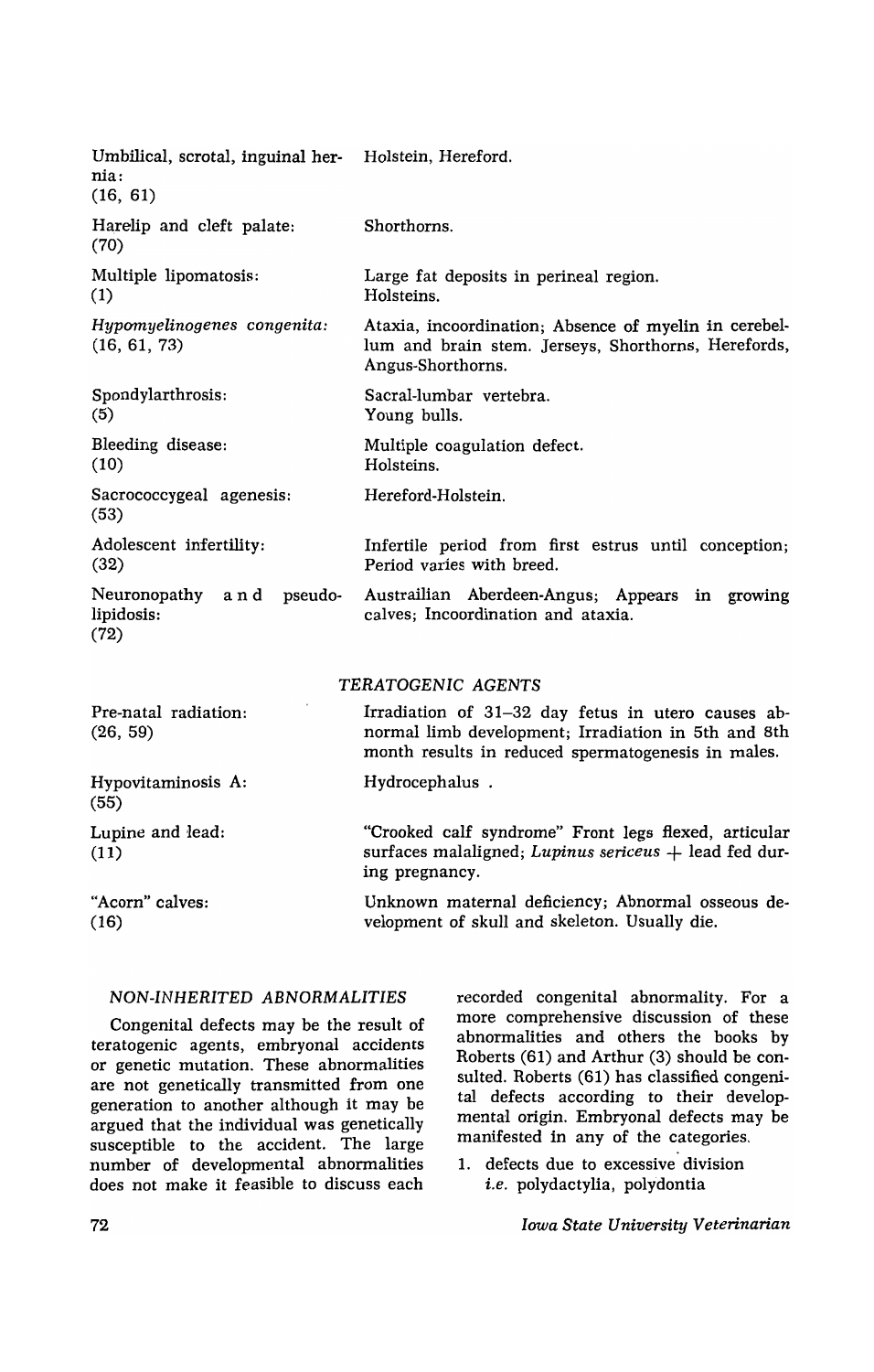- 2. defects due to failure of fusion *i.e. spina bifida schistosomus reflexus*  palatoshisis
- 3. defects due to arrest in division *i.e. cyclopia*
- 4. defects due to complete local failure of tissue growth
	- *i.e.* ectromelia vertebral or costral abnormalities anopthalmia
- 5. defects due to arrest in assumption of final form or posture *i.e. ectopia cordis*
- 6. defects in the persistence and disappearance of contiguous structures that normally follow a certain pattern *i.e.* persistent urachus
- 7. defects due to fusion of sexual characteristics
	- *i.e.* hermaphrodites
- 8. defects due to fusion of twin parts

Some of the more common congenital abnormalities are listed below.

- 1. *Schistosomus reflexus*
- *2. Microcephalus*
- *3. Cyclopia*
- *4. Crania bifida*
- *5. Spina bifida*
- 6. *Campylorrhachis scoliosa*
- *7. Persosomus elumbus*
- 8. *Persosomus horridus*
- 9. *Amorphus gIobosus*
- 10. Conjoined twins
- 11. Duplication of parts
- 12. Crooked or wry calves

#### *DISCUSSION AND CONCLUSIONS*

A study of congenital and hereditable conditions should necessarily include a review of the clinical incidence of the defects. Herschler, *et aI.* (44) has found 6.26% abnormal calves in a study of approximately 5,000 individuals. They found that of 312 abnormal dairy calves the most common abnormality was the stillborn calf (39.6% ); general anomalies which included weak and small calves made up 28.2%; 25.9% were muscle, bone, joint and cartilage abnormalities; 2.3% were nerve or eye abnormalities and

*Issue, No.2, 1965* 

4% were epithelial defects. There was no significant association of abnormalities with sex, number of services required per conception, or level of herd production. There was a significant association of abnormalities with sire, twinning, and prolonged gestation. No significant association of breed with number of abnormalities was found; however, there was a highly significant association of breed with the frequency of certain abnormalities.

The high incidence of abnormal calves is an interesting observation. If an infectious process were to claim 6% of the nations calf crop it would immediately be subjected to research and control attempted. However, it seems that most congenital or hereditable disorders are usually disregarded or are observed only with curiosity or passing interest.

Zemjanis *et aI.* (74) has reported on the clinical incidence of genital abnormalities in the cow. In a total of 20,913 examinations the following was found:

| Ovarian hypoplasia         | $1.9\%$ |
|----------------------------|---------|
| Freemartinism              | $.1\%$  |
| White heifer disease       | .04%    |
| Duplex cervix (2 cases)    |         |
| Uterus unicornis (2 cases) |         |

Carroll *et al.* (18) has reported on examination of bulls for soundness. Defects found in 10,940 examinations were:

| Penile deviation             | 190 |
|------------------------------|-----|
| Persistent penile frenulum   | 57  |
| Hypospadia                   | 19  |
| Hypoplastic testes           | 146 |
| Scrotal hernia               | 17  |
| Small testes                 | 814 |
| Cryptorchid                  | 14  |
| Segmental aplasia or hypo-   |     |
| plasia of the Wolffian ducts | 20  |

Prenatal mortality is seldom diagnosed since it often occurs in early gestation and the interval between estrus cycles may be only slightly lengthened. However, early embryonic death is probably the most important single cause of reproductive failure. A number of investigators have estimated prenatal mortality as being from 39-59.4% in cows with a history of infertility and from 14.9% to 21.0% in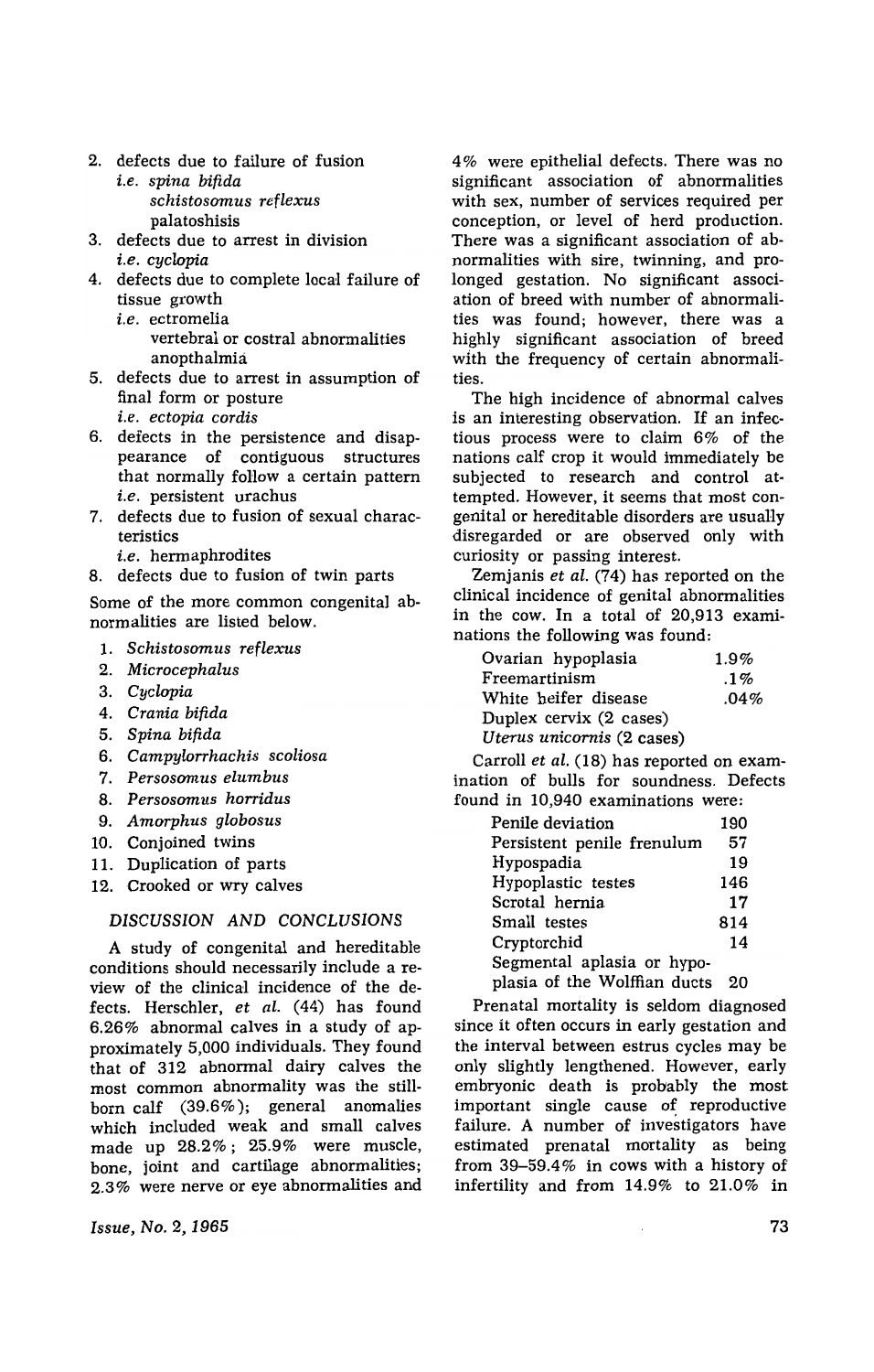normal females. (42) Most of these early embryonal deaths occur between 16 and 34 days after breeding. Fosgate and Smith (as cited by Hanly) have reported a mean pregnancy loss of 6.38% in cows found pregnant at 34 to 50 days. The variation of the loss at each month after the first was not significant.

Our understanding of embryonal accidents and genetic failure lags behind our knowledge of many infectious agents. The influence of environment and other factors on the incidence of congenital abnormalities in the bovine is not well defined. In other species the use of immunizing agents on pregnant females such as hog cholera virus in swine and blue tongue virus in sheep have been shown to result in teratogenic effects. Certain plants may elicit teratogenic effects such as the congenital cyclopian defonnity seen in lambs as a result of pregnant ewes grazing on *Veratrum californicum.* Experimental hypovitaminosis A in pregnant cattle has produced ocular defects and hydrocephlus in calves. (55) There are few other recorded instances of teratogenic agents in the bovine. It may be possible that some of the congenital deformities in the bovine are the result of yet unknown teratogenic agents.

Recently the theory of paternal influence on early embryonic mortality has been advanced. (12) It seems logical that lethal effects could be manifested in early embryonic death. Each union of an ovum and a sperm creates a genotype different in some way from any other. This process allows for biological selection of the fittest and aids in the process of evolution. It seems feasible that some of the genotypes are not viable and that the resultant lethal effect is a justifiable expense in the total evolutionary process.

The infrequent appearance of many congenital and hereditable defects makes it difficult for complete study of etiological factors. Gilmore (32a) has indicated the following general guidelines for diagnosis and evaluation of such conditions. Hereditable characteristics are usually seen in the intermittant appearance of affected offspring by the same sire out of several different but usually related dams. The sudden appearance of a defect in a high percentage of the calf crop would strongly suggest nutritional or other environmental agents as eithiological factors. Isolated cases of multiple anomalies in a single individual involving tissues and organ systems derived from more than one germ layer are usually embryonal accidents.

It is a speculative question as to which is the more important-hereditable or congenital defects. Certainly the opportunity for continued expression of undesirable defects is greater in hereditable traits. With the advent of frozen semen and artificial insemination the inadvertent dissemination of undersirable genes is an an important consideration. The test mating of a young bull on about 20 of his first daughters is likely to uncover any hidden recessive characteristics. This would not be an impractical practice in most artificial breeding programs.

The following statement by Fincher and Williams (27) may well summate consideration of congenital and hereditable defects in the bovine. "One principle is clear; it is as much the duty of the veterinarian to the community and to the state, to use whatever influence and power he possesses to prevent the spread of infectious disease. Each leads eventually to the same port."

#### *BIBLIOGRAPHY*

- 
- 1. Albright, J. L. Multiple lipomatosis in dairy<br>cattle. J. Hered. 51(5):231-236. 1960.<br>2. Anderson, D. E. Genetic aspects of cancer with<br>special reference to cancer of the eye in the bo-<br>vine. Epizootiology of Cancer in A
- 
- 
- 
- 
- 
- 8. Belling, T. H. Ventricular septal defect in the bovine heart-report of 3 cases. J.A.V.M.A. 138 (11):595-598. 1961. 9. Belling. T. H. and Holland. L. A. Variations of internal hydrocephalus. Vet. Med. 57:405408.
- 
- 1962.<br>
10. Bentinck-Smith, J. Roberts, S. J., and Katz, E.<br>
M. A bleeding disease of newborn calves. Cornell Vet.  $L(1):15-25$ . 1960.<br>
11. Binns, W. et. al. A congenital deformity experi-<br>
mentally produced in calves by fe
- 

*Iowa State University Veterinarian*